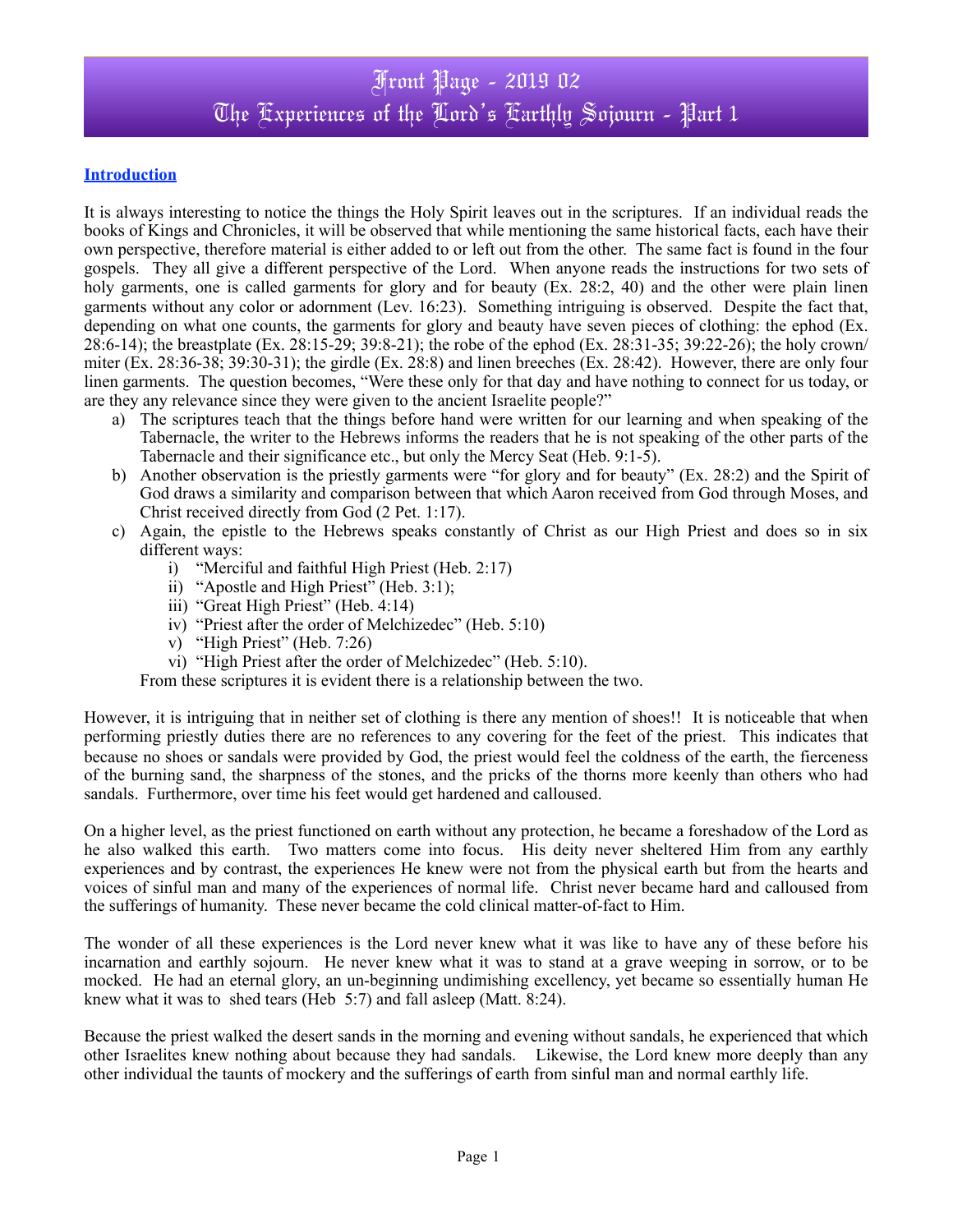# Front Page - 2019 02 The Experiences of the Lord's Earthly Sojourn - Part 1

When considering the first four items of the meal offering, that being, the raw ingredients (Lev. 2:1, 13); when baken in an oven (Lev. 2:4); baken in a pan (Lev. 2:5); and baken in a frying pan (Lev. 2:7); they all foreshadow the experiences of the Lord before going to Calvary. When the parts were put on the altar they foreshadowed His experiences on the cross. The experiences of the Lord divide into five avenues of truth. The fifth was the oblation of firstfruits (Lev. 2:12, 14) which foreshadowed the Lord in resurrection (1 Cor. 15:23).

However, for our consideration we will view some of the Lord's experiences under two headings in this and the next paper. They are:

- a) Experiences which are common to humanity whither saved or unsaved.
- b) Experiences which are unique to those who walk with the Lord

### **Christ and Some of the Experiences He Felt So Keenly**

#### **1) Experiences the Lord knew which are common to humanity whither saved or unsaved.**

- a) **Hunger:** Across the world thousands of people know what it is to be hungry. Even as I write this I know that while Christmas is only a couple of weeks away, there are many for whom Christmas Day will not be a day of feasting on turkey and chocolates etc., but another day of malnutrition and hunger. Christians are not immune from that. The Lord knew that experience for after He had fasted for forty days and nights, the scriptures record, "Afterward He hungered" (Lk. 4:2).
- b) **Thirst:** Thousands also know what it is to be thirsty. Some try to quench thirst from polluted waters. When our Lord was here there is one thing recorded He asked for which we never read of Him receiving, that being a drink of water (Jn. 4:7) and one item He sought to be shown for illustration purposes (Lk. 20:24). He knew what it was to be thirsty. The only time such is recorded in scripture was when He was on the cross saying, "I thirst" (Jn. 19:28).
- c) **Suffering:** There are millions who are suffering whither at home, in hospitals or psychiatric wards, and for many there is no relief now or in the foreseeable future. The Lord knew He was to suffer and Peter made sure we would remember that for in every chapter of his first epistle, he will speak of the sufferings of the Lord.
	- i) "Searching what, or what manner of time the Spirit of Christ which was in them did signify, when it testified beforehand the sufferings of Christ, and the glory that should follow" (1 Pet. 1:11).
	- ii) "For even hereunto were ye called: because Christ also suffered for us, leaving us an example, that ye should follow his steps" (1 Pet. 2:21).
	- iii) "Who, when he was reviled, reviled not again; when he suffered, he threatened not; but committed himself to him that judgeth righteously" (1 Pet. 2:23).
	- iv) "For Christ also hath once suffered for sins, the just for the unjust, that he might bring us to God, being put to death in the flesh, but quickened by the Spirit" (1 Pet. 3:18).
	- v) "Forasmuch then as Christ hath suffered for us in the flesh, arm yourselves likewise with the same mind: for he that hath suffered in the flesh hath ceased from sin" (1 Pet. 4:1).
	- vi) "But rejoice, inasmuch as ye are partakers of Christ's sufferings; that, when his glory shall be revealed, ye may be glad also with exceeding joy" (1 Pet. 4:13).
	- vii) "The elders which are among you I exhort, who am also an elder, and a witness of the sufferings of Christ, and also a partaker of the glory that shall be revealed" (1 Pet. 5:1).
- d) There are only two men who never died, Enoch and Elijah (2 Kgs. 2:1, 11), although whither Enoch died through the Lord taking Him or he was taken alive, we cannot tell, the scriptures simply state, "God took him" (Gen. 5:24). All other men have known what it is to enter the death state. Death is the direct result of sin. When we think of men like St. Alban who was burned at the stake and thousands of others, some being strangled by a rope or chain, some by standing on a chair which was kicked out from under them and others burnt alive, what did it feel like facing such situations entering into death. The Lord knew that experience for He lived the day and evening of His betrayal, court